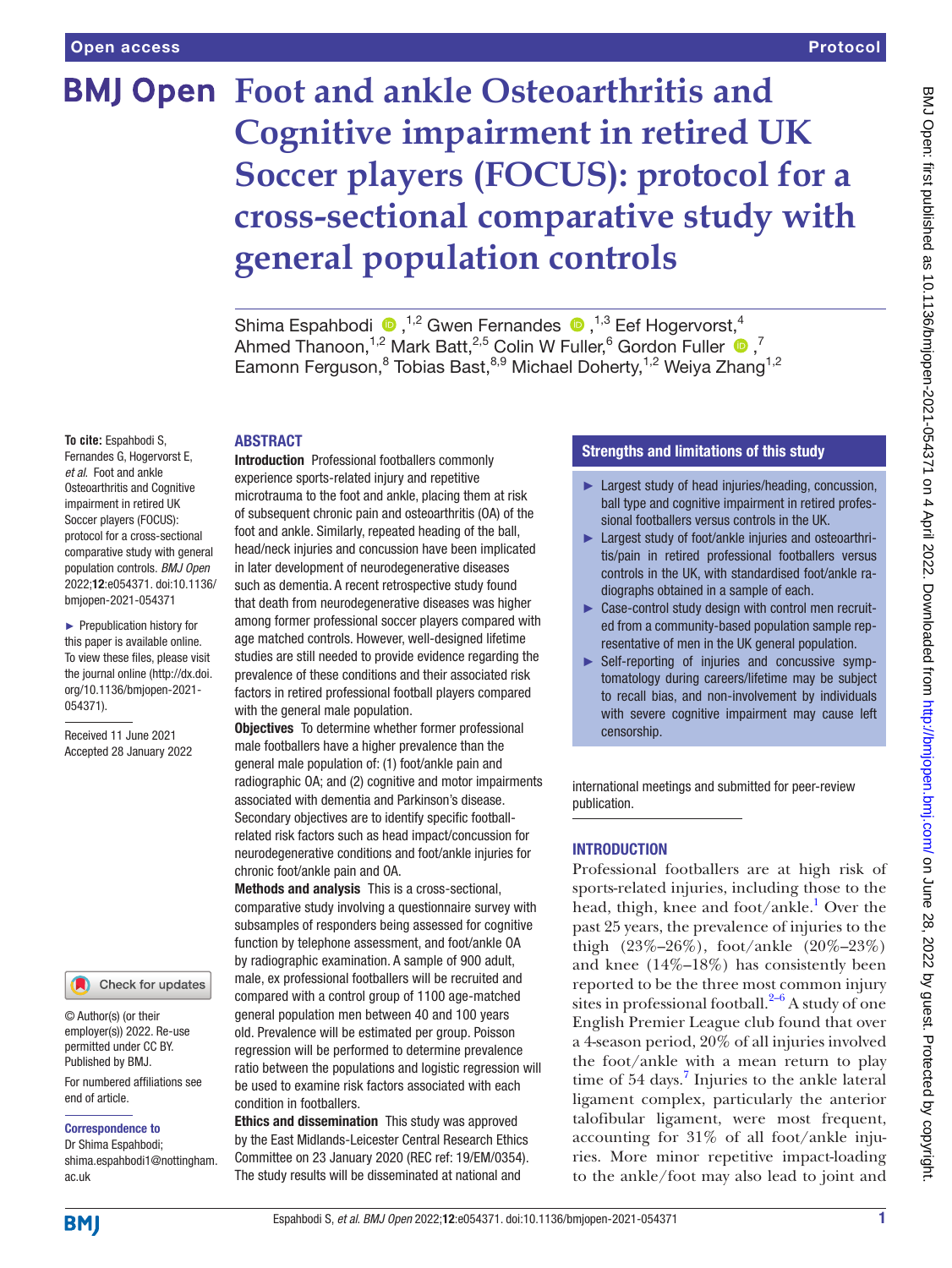periarticular injury. However, despite the high incidence of acute injuries, there is a paucity of robust evidence regarding subsequent osteoarthritis (OA) development and chronic pain in the foot/ankle joints of professional footballers. Some studies report a prevalence of ankle OA ranging from 12% to 17%.<sup>18</sup> However, these studies had small sample sizes without adequate control groups and were based on self-reported diagnosed ankle OA. Importantly, there are no published data on the prevalence of foot pain and foot OA in retired professional footballers. Consequently, foot and ankle OA is not formally recognised as an occupational disease for professional footballers, and there is a lack of evidence regarding the football-related risk factors associated with this condition.

Retired professional footballers with OA have a significantly lower health-related quality of life (QoL) compared with players without  $OA^9$  $OA^9$ . Ninety per cent of former professional footballers suffering with OA have moderate to severe joint pain, and 37% of these retired players reported moderate to severe depression and anxiety due to their medical condition. $1^{10}$  In ex-UK footballers with OA, a higher frequency of disability and workrelated disability has been reported compared to those without  $OA<sup>11</sup>$  $OA<sup>11</sup>$  $OA<sup>11</sup>$  More recently, we reported that depressive and anxiety symptoms in ex-footballers are comparable to that in the general population. However, ex-footballers reported significantly more sleep problems, negative mood profiles, more widespread bodily pain and higher analgesic usage compared with controls.<sup>[12](#page-7-1)</sup> While OA might not be a life-threatening disease, its long-term effects on both the physical and mental health of a retired footballing population need further attention.

Professional footballers may also be at increased risk of developing neurodegenerative diseases such as dementias and Parkinson's disease, potentially arising from major neck/head injury, overt mild traumatic brain injury (mTBI) causing concussion, or repetitive microtrauma from heading the ball. $13-16$  TBI has been identified as a risk factor for the development of dementia in the general population, specifically Alzheimer's, in a longitudinal cohort study (n=2.8million) spanning 36 years.<sup>17</sup> In that study, moderate to severe TBI increased dementia risk across all ages, whereas mTBI (concussion) increased risk in those aged over  $65$  years.<sup>17</sup> Repetitive heading of the ball during matches and training sessions, head-to-head or head to elbow/knee/foot collisions between players, or accidental heading might additionally result in concussion, neuropsychiatric and cognitive deficits.<sup>18</sup> The recent FIELD study retrospectively compared mortality from neurodegenerative disease in 7676 former professional soccer players with that among 23000 matched general population controls in Scotland. Former footballers had a 3.5 times higher death rate from neurodegenerative diseases compared with matched controls. Risk of death varied according to disease subtype and was five times higher in those with Alzheimer's and two times higher in those with Parkinson's, respectively.<sup>[19](#page-7-5)</sup> While of considerable importance, these findings need

to be confirmed in the lifetime of professional footballers and matched controls. Still, little is known about the increased prevalence of neurodegenerative diseases and related risk factors among retired professional players. Recent literature continues to be conflicting and no study has provided conclusive evidence for the relationship between heading/head impacts and neurodegenerative diseases. Two recent systematic reviews support these conclusions and emphasise the need for high quality, large-scale prospective studies.<sup>20 21</sup>

Previously, we demonstrated a 2–3 times higher prevalence of knee OA in 1207 male ex-footballers compared with  $4085$  men in the general population<sup>22</sup> and identified knee injury and training load as the main football-specific factors for this. $^{23}$  We will use the same population samples for the Foot/ankle Osteoarthritis and Cognitive impairment in UK Soccer players (FOCUS) study. The primary objectives of this study are to determine whether or not, compared with age-matched men in the general population, ex-professional UK footballers have a higher prevalence of:

- 1. foot/ankle pain and radiographic OA; and
- 2. cognitive impairment, and neurodegenerative diseases particularly dementia and Parkinson's disease.

Secondary objectives are to identify factors associated with the risks of these conditions in footballers.

We have intentionally included investigations into foot/ ankle OA together with neurodegenerative disease in this single cross-sectional study as it will allow both important research questions to be addressed concurrently. Furthermore, we anticipate that embedding questions and assessments on mental/cognitive function into a general health survey may increase the response rate and minimise the selection bias compared with asking questions in a survey focused solely on a single disease.

## METHODS AND ANALYSIS Study design

This will be a cross-sectional study comparing UK male ex-professional footballers and age-matched men in the general population. It will involve three discrete stages: (1) a postal questionnaire survey to all study participants; (2) a telephone assessment of cognitive function in a subsample of each group; and (3) a radiographic assessment of both feet and ankles in a subsample of each group. The planned start and end dates for the study are August 2020–December 2022. [Figure](#page-2-0) 1 shows the study stages and procedures.

# Participants and recruitment

The FOCUS footballer questionnaire, together with a participant information sheet, consent form, stamped return envelope, and letter of endorsement from the Professional Footballers' Association (PFA) and Football Association (FA), will be posted across the UK to 900 ex-professional male footballers who previously participated in the Nottingham knee OA footballer study<sup>2224</sup> and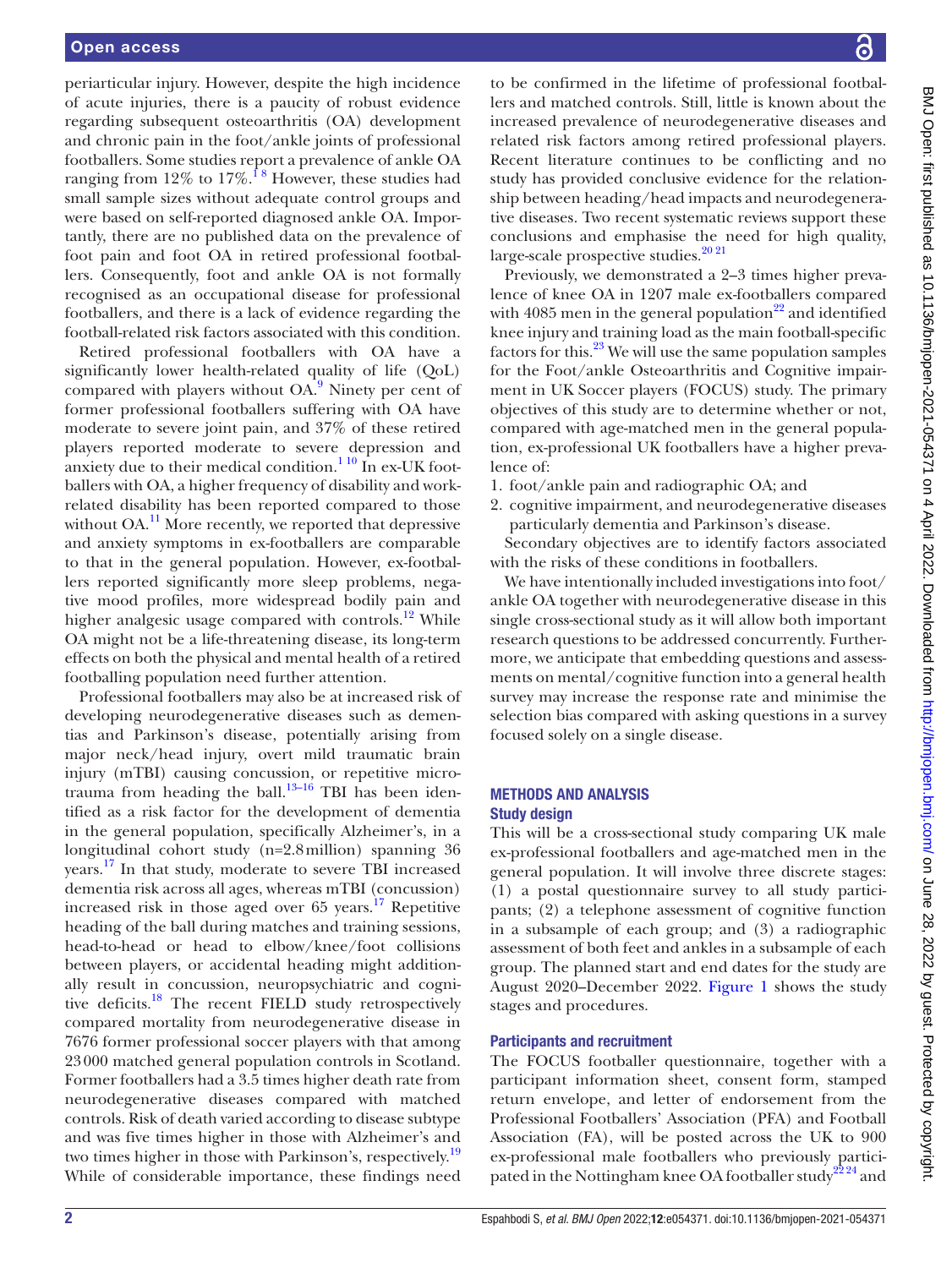

<span id="page-2-0"></span>Figure 1 Flow chart of Foot/ankle Osteoarthritis and Cognitive impairment in UK Soccer players study stages and procedures. \*Minimum sample size according to sample size calculation.

who indicated willingness to be contacted again for future studies. All are retired male footballers aged 40–100 years old, registered with the PFA or club player Association (League Club level). A slightly adapted questionnaire (eg, no questions are included related to professional football), participant information sheet, consent form and stamped return envelope will be sent to 1100 agematched men aged 40–100 in the East Midlands general population, who are on the Knee Pain in the Community  $database^{25}$  and have indicated willingness to be contacted about new studies. This is the same source for general population controls as in our previous study on knee OA in footballers.<sup>22</sup> The participant information sheets state the entirely voluntary nature of the study with no inducements for participation. After 4weeks, a reminder letter with questionnaire pack will be posted to those participants from whom there has been no response to the initial questionnaire pack.

Questionnaire responders who indicate willingness to be contacted further for telephone assessment and/or radiographs will be selected for stages 2 and 3, respectively. At least 250 telephone assessments will be conducted first, and the radiographs will be obtained later when COVID-19 restrictions permit us to use National Health Service (NHS) Trust Radiology facilities. Exclusion

criteria for the assessments include an inability to provide written informed consent (both assessments) and severe injury, amputation or neuropathic (Charcot) arthropathy of both feet (radiographic assessment only), and at the participant's request.

At least 250 footballers will be invited to attend the radiology department of their nearest NHS collaborating hospital where foot/ankle radiographs will be undertaken. The selection will be based on first come first served, as well as the convenience to travel to the nearest hospitals. Currently, we have five collaborating NHS hospitals including Nottingham, Salford, Leeds, Southampton and Imperial College London. Similarly, at least 250 control men from a community-based population sample located within Nottingham and adjacent areas (Derbyshire, Lincolnshire, Leicestershire) representative of men in the general UK population will have radiographs at Nottingham City Hospital campus. Return of completed questionnaires will be taken as consent to the questionnaire survey. For those participants agreeing to a telephone assessment consent will be taken verbally over the phone, after the participants have read and agreed to the consent form and patient information sheet posted to them. All participants attending for radiographs will be met by our research team who will obtain written informed consent prior to the taking of radiographs.

## **Questionnaire**

Our FOCUS footballer questionnaire was designed to capture detailed information about foot/ankle pain, General Practitioner (GP)-diagnosed OA, significant injuries, surgery and injections to the feet/ankles. Latter sections of the questionnaire capture detailed information about GP-diagnosed dementia, Alzheimer's and Parkinson's disease, the frequency of heading the ball during professional play, the type of ball, concussion history/symptoms, head injuries and memory/cognition problems. For the general population male controls, the questionnaire includes all the same questions except for the absence of specific football-related questions. The layout/format of the questionnaire is consistent between footballers and control men.<sup>[25](#page-7-9)</sup> [Table](#page-3-0) 1 summarises the FOCUS questionnaire domains.

The questionnaire requests information about the individual, their medical history, smoking and alcohol usage, and all current medications whether prescribed or over the counter. A body pain mannequin is used to record pain experienced for most days of the past month anywhere in the body, and the Widespread Pain Index and System Severity Scale<sup>26</sup> are included to identify symptoms and likely diagnosis of fibromyalgia. Line drawings illustrating different regions of the foot (ie, toes, midfoot and heel) allow participants to specify the site of any significant pain for most days in the past month and/or over a 3-month period. The Pain Detect Questionnaire, modified to focus on ankle/foot pain only, will be used to screen for neuropathic type pain, $27$  and the participants'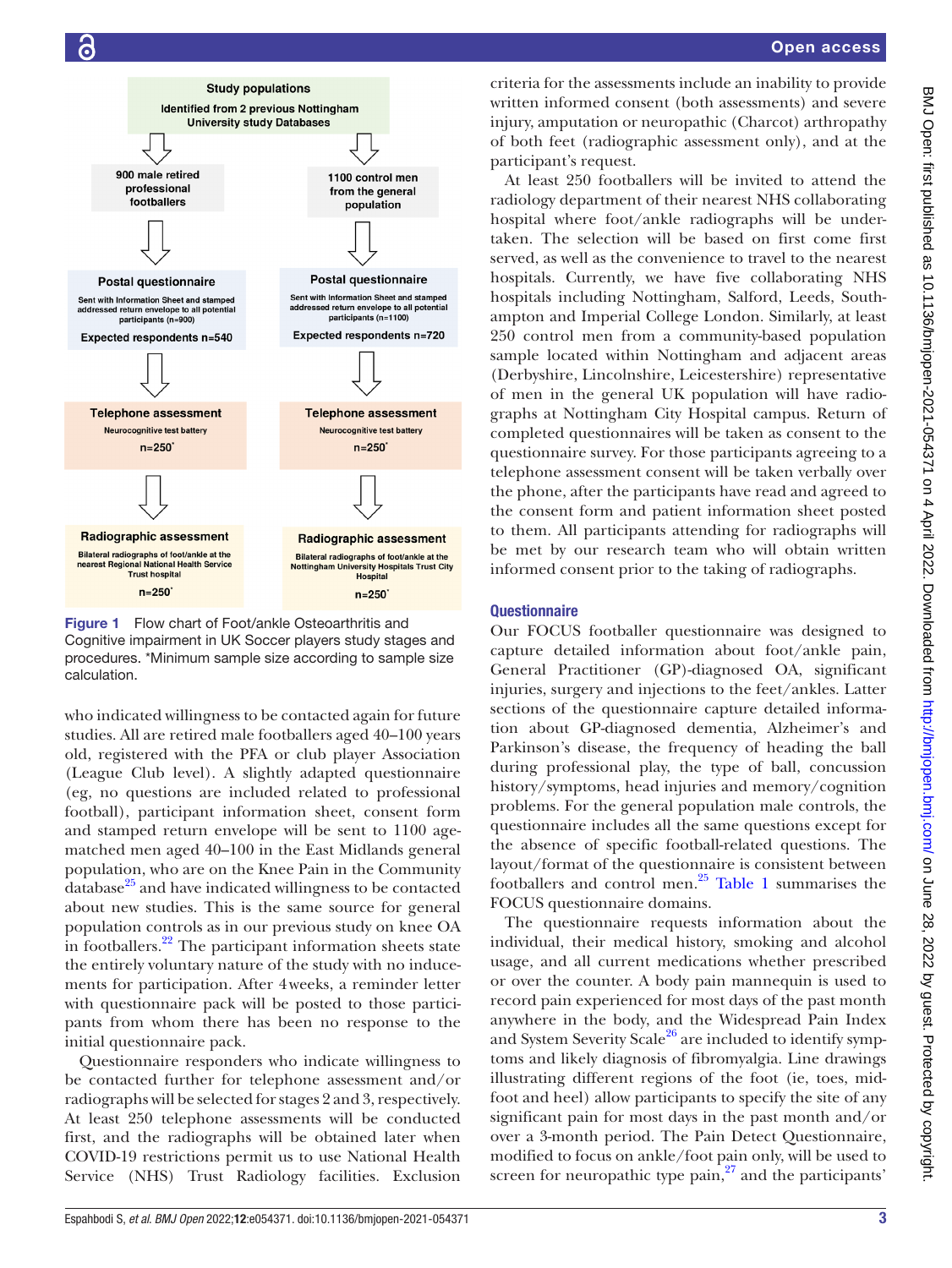<span id="page-3-0"></span>

| Table 1                                                                                                                                                                                                                                                                                                             | FOCUS questionnaire domains and measurements                                                                                                                                                                                                                                                                                                                                                                                                                                                    |                                                                                                                                                                                                                                                                                |  |
|---------------------------------------------------------------------------------------------------------------------------------------------------------------------------------------------------------------------------------------------------------------------------------------------------------------------|-------------------------------------------------------------------------------------------------------------------------------------------------------------------------------------------------------------------------------------------------------------------------------------------------------------------------------------------------------------------------------------------------------------------------------------------------------------------------------------------------|--------------------------------------------------------------------------------------------------------------------------------------------------------------------------------------------------------------------------------------------------------------------------------|--|
| Section domains                                                                                                                                                                                                                                                                                                     | Questions and instruments                                                                                                                                                                                                                                                                                                                                                                                                                                                                       |                                                                                                                                                                                                                                                                                |  |
| 1. Demographic and<br>current health                                                                                                                                                                                                                                                                                | Date of birth, height, weight, list of comorbidities including diabetes, stroke, dementia, Alzheimer's, Parkinson's, depression,<br>anxiety, HBP. Smoking and alcohol consumption. All current medication both prescribed and alternative/over the counter.                                                                                                                                                                                                                                     |                                                                                                                                                                                                                                                                                |  |
| 2. Bodily pain                                                                                                                                                                                                                                                                                                      | Body pain mannequin for previous month's pain (current), fibromyalgia mannequin (WPI) and SSSs past week's pain.                                                                                                                                                                                                                                                                                                                                                                                |                                                                                                                                                                                                                                                                                |  |
| 3. Foot and ankle<br>pain                                                                                                                                                                                                                                                                                           | Pain present in the feet and/or ankles in the past month (current) and/or past 3 months (chronic), age at pain onset, diagnosis<br>of foot OA, region specific significant foot pain (ankle, mid-foot, big toe, other toes) and age range at onset of pain. Pain Detect<br>Questionnaire and Pain Catastrophizing Scale.                                                                                                                                                                        |                                                                                                                                                                                                                                                                                |  |
| 4. Injuries and<br>operations to feet/<br>ankles                                                                                                                                                                                                                                                                    | Significant football-related injury to ankles/feet/toes. Region specific (ankle, mid-foot, big toe, other toes) total number of<br>significant football injuries throughout career, type of injury (eg, ligament rupture) and age. Significant NON-football related injury<br>ever (same questions as above).                                                                                                                                                                                   |                                                                                                                                                                                                                                                                                |  |
|                                                                                                                                                                                                                                                                                                                     | of procedure (eg, fracture fixation) and age. If flat-footed as informed by health professional.                                                                                                                                                                                                                                                                                                                                                                                                | Injections into ankles, type of injection (cortisone, anaesthetic, don't know, or other), greatest number of injections into each ankle<br>in a season, and throughout career. Injections elsewhere in foot, where and how many. Surgical interventions to ankle or toes, type |  |
| 5. Hallux valgus                                                                                                                                                                                                                                                                                                    | Current and constitutional toe alignment using line drawings (straight or bunion/degree of angulation).                                                                                                                                                                                                                                                                                                                                                                                         |                                                                                                                                                                                                                                                                                |  |
| 6. How you feel                                                                                                                                                                                                                                                                                                     | Hospital Anxiety and Depression Scale (HADS).                                                                                                                                                                                                                                                                                                                                                                                                                                                   |                                                                                                                                                                                                                                                                                |  |
| 7. Quality of life                                                                                                                                                                                                                                                                                                  | Short Form-36 (SF-36) Health Survey.                                                                                                                                                                                                                                                                                                                                                                                                                                                            |                                                                                                                                                                                                                                                                                |  |
| 8. Heading during<br>professional football                                                                                                                                                                                                                                                                          | Heading frequency during a professional match and training session. General heading play (minor, moderate, major) during a<br>match. Specific 'Only Heading' training sessions ever, frequency pre-season and during season. Type of football played with<br>during career.                                                                                                                                                                                                                     |                                                                                                                                                                                                                                                                                |  |
| 9. Concussion and<br>head injuries                                                                                                                                                                                                                                                                                  | Concussion definition. Concussion diagnosis from professional football play, number of episodes, symptoms. Concussion<br>diagnosis from other/accident/fall, number, symptoms. Serious head injury, number, diagnosis. Frequency of Head impact NOT<br>from heading not concussive. Concussion symptoms ever from professional play (unreported), frequency, symptoms. Concussion<br>symptoms ever (unreported) outside of professional football for example, fall, accident, number, symptoms. |                                                                                                                                                                                                                                                                                |  |
| 10. Memory and<br>thinking                                                                                                                                                                                                                                                                                          | Current Memory problems, worsening, causing difficulty with daily function, work or socially. The Test Your memory (TYM)<br>Questionnaire.                                                                                                                                                                                                                                                                                                                                                      |                                                                                                                                                                                                                                                                                |  |
| referenced in the main text.                                                                                                                                                                                                                                                                                        | HBP, high blood pressure; OA, osteoarthritis; SSS, Symptom Severity Scale; WPI, Widespread Pain Index.                                                                                                                                                                                                                                                                                                                                                                                          | Pain Detect Questionnaire, Pain Catastrophizing Scale, Hospital Anxiety and Depression Scale, SF-36 Health Survey and Test Your Memory Questionnaire are                                                                                                                       |  |
|                                                                                                                                                                                                                                                                                                                     |                                                                                                                                                                                                                                                                                                                                                                                                                                                                                                 |                                                                                                                                                                                                                                                                                |  |
| houghts and feelings during their foot pain experience<br>vill be measured with the Pain Catastrophizing Scale. <sup>28</sup><br>The footballers are asked to report any football-related<br>ignificant injury ever sustained to their feet, ankles or<br>oes as one which caused pain for most days for at least a |                                                                                                                                                                                                                                                                                                                                                                                                                                                                                                 | symptomatology and head injuries/impacts both during<br>professional play and outside of professional football. <sup>34</sup><br>Control participants will be asked the same questions<br>relating to head injury and concussions but without<br>mention of football.          |  |
|                                                                                                                                                                                                                                                                                                                     | $\mathbf{C}$ and the contract of $\mathbf{C}$ and $\mathbf{C}$ and $\mathbf{C}$ and $\mathbf{C}$ and $\mathbf{C}$ and $\mathbf{C}$ and $\mathbf{C}$ and $\mathbf{C}$ and $\mathbf{C}$ and $\mathbf{C}$ and $\mathbf{C}$ and $\mathbf{C}$ and $\mathbf{C}$ and $\mathbf{C}$ and $\mathbf{C}$ a                                                                                                                                                                                                   | $\mathbf{E}^*$ and $\mathbf{E}^*$ are so that $\mathbf{E}^*$ are the set of $\mathbf{E}$ and $\mathbf{E}^*$ are the set of $\mathbf{E}^*$                                                                                                                                      |  |

Final sections will capture information on memory/ cognition and include the Test Your Memory (TYM) assessment, $35$  which can be self-administered for use in postal surveys (personal communication JM Brown 2019). TYM is a short cognitive test for detecting Alzheimer's disease (AD) and other cognitive problems and is reported to be more sensitive for detecting mild AD than the Mini Mental State Examination (MMSE).<sup>[35](#page-7-17)</sup>

# Telephone cognitive assessments

Telephone assessments will follow a standardised script starting with the researchers introducing themselves and the study, checking that the participant is in a room without distractions, whether they use a hearing aid, confirming consent, their name and date of birth. An initial call will be made to book in the telephone assessment at a time convenient to each participant. The validated tools described below will be administered as per published procedures.

Originally developed as a dementia screen, the Telephone Interview for Cognitive Status-modified (TICS-m) is a test for cognitive function which can be administered over the telephone. $36 \frac{37}{11}$  It includes four domains on (1) orientation; (2) registration (free recall), recent

| 2. Bodily pain                                   | Body pain mannequin for previous month's pain (current), fibromyalgia mannequin (WPI) and SSSs past week's pain.                                                                                                                                                                                                                                                                                                                                                                                |  |
|--------------------------------------------------|-------------------------------------------------------------------------------------------------------------------------------------------------------------------------------------------------------------------------------------------------------------------------------------------------------------------------------------------------------------------------------------------------------------------------------------------------------------------------------------------------|--|
| 3. Foot and ankle<br>pain                        | Pain present in the feet and/or ankles in the past month (current) and/or past 3 months (chronic), age at pain onset, diagnosis<br>of foot OA, region specific significant foot pain (ankle, mid-foot, big toe, other toes) and age range at onset of pain. Pain Detect<br>Questionnaire and Pain Catastrophizing Scale.                                                                                                                                                                        |  |
| 4. Injuries and<br>operations to feet/<br>ankles | Significant football-related injury to ankles/feet/toes. Region specific (ankle, mid-foot, big toe, other toes) total number of<br>significant football injuries throughout career, type of injury (eg, ligament rupture) and age. Significant NON-football related injury<br>ever (same questions as above).                                                                                                                                                                                   |  |
|                                                  | Injections into ankles, type of injection (cortisone, anaesthetic, don't know, or other), greatest number of injections into each ankle<br>in a season, and throughout career. Injections elsewhere in foot, where and how many. Surgical interventions to ankle or toes, type<br>of procedure (eg, fracture fixation) and age. If flat-footed as informed by health professional.                                                                                                              |  |
| 5. Hallux valgus                                 | Current and constitutional toe alignment using line drawings (straight or bunion/degree of angulation).                                                                                                                                                                                                                                                                                                                                                                                         |  |
| 6. How you feel                                  | Hospital Anxiety and Depression Scale (HADS).                                                                                                                                                                                                                                                                                                                                                                                                                                                   |  |
| 7. Quality of life                               | Short Form-36 (SF-36) Health Survey.                                                                                                                                                                                                                                                                                                                                                                                                                                                            |  |
| 8. Heading during<br>professional football       | Heading frequency during a professional match and training session. General heading play (minor, moderate, major) during a<br>match. Specific 'Only Heading' training sessions ever, frequency pre-season and during season. Type of football played with<br>during career.                                                                                                                                                                                                                     |  |
| 9. Concussion and<br>head injuries               | Concussion definition. Concussion diagnosis from professional football play, number of episodes, symptoms. Concussion<br>diagnosis from other/accident/fall, number, symptoms. Serious head injury, number, diagnosis. Frequency of Head impact NOT<br>from heading not concussive. Concussion symptoms ever from professional play (unreported), frequency, symptoms. Concussion<br>symptoms ever (unreported) outside of professional football for example, fall, accident, number, symptoms. |  |
| 10. Memory and<br>thinking                       | Current Memory problems, worsening, causing difficulty with daily function, work or socially. The Test Your memory (TYM)<br>Questionnaire.                                                                                                                                                                                                                                                                                                                                                      |  |
|                                                  |                                                                                                                                                                                                                                                                                                                                                                                                                                                                                                 |  |

The footballers are asked to report any football-related significant injury ever sustained to their feet, ankles or toes as one which *caused pain for most days for at least a 3-month period* and the type of injury. A similar free text and tick-box table is included which asks for any significant non-football related injuries to the feet/ankles/toes. Information regarding injections into the ankles over the course of the players career is requested via a tick box table (type of injectable, location, side) and total number ever received in any season. A similar table with a free text and tick-box asks the footballers to report any surgery to their ankle and/or toes. Control participants are asked the same set of questions about significant injury, injections and surgery to the ankles and/or toes but without mention of football. Current toe alignment and constitutional toe alignment (in their 20s) will be assessed in all participants using validated line drawings.<sup>[29](#page-7-13)</sup>

Anxiety and depression symptoms will be assessed using the well validated Hospital and Anxiety Depression Scale.<sup>30 31</sup> QoL will be measured with the well-validated RAND 36-item Health Survey 1.0 (SF-36) adapted for the physical and mental health components, respectively.<sup>[32 33](#page-7-15)</sup>

Information related to heading the ball during footballers' professional careers will be captured with detailed questions developed with our retired footballer group (see Patient and public involvement). This will be followed with questions related to concussion diagnoses,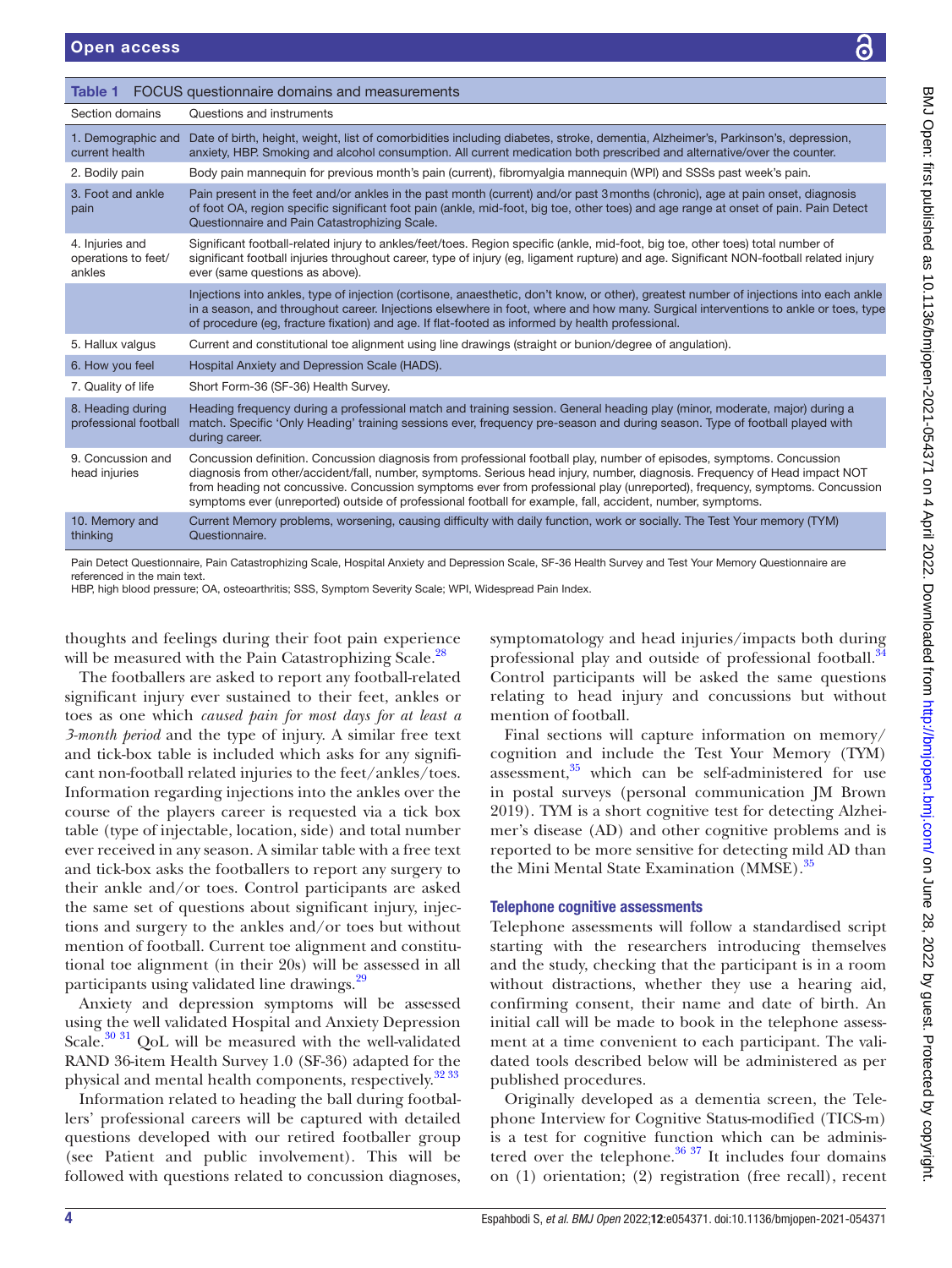memory and delayed recall (memory); (3) attention/ calculation; (4) comprehension, semantic memory and repetition (language). The 13-items (maximum score 39) include: (1) day, date, season, age, telephone number; (2) a 10-word list learning exercise then free recall of that word list; (3) subtractions and counting backwards; (4) responsive naming, current reigning monarch and prime minister; (5) word opposites; (6) repetition; and (7) delayed recall of 10-word list. TICS-m is well validated for detecting a range of mild to moderate cognitive disorders with comparable sensitivity and specificity as a screening tool for dementia and Alzheimer's. [38–40](#page-7-19)

The Verbal Fluency Test (VFT) is a short task of verbal functioning and typically consists of a task called category (or semantic) fluency where participants are given 1min to name as many unique words as possible within a semantic category (animals in this study). The category 'animals' is often used; however, alternatives are 'fruits and vegetables', 'cities and towns' and 'items of clothing'. The participant's score is the number of unique correct words produced in 60s. [41](#page-7-20) Word generation deficits in those with dementia, including Alzheimer's, have been well documented.<sup>[42](#page-7-21)</sup>

The Hopkins Verbal Learning Test  $(HVLT)^{43}$  $(HVLT)^{43}$  $(HVLT)^{43}$  is a quick and easy to administer tool which will be used to screen for dementia. It is a word-learning test measuring episodic verbal memory, consists of three trials of free-recall of a 12-item (word) list followed by yes/no recognition from the participant. After the third learning trial, the participant is read 24 words and asked to say 'yes' for each word that appeared on the recall list (12 targets) and 'no' for each word that did not (12 distractors). The total immediate recall (reflecting learning ability, is obtained by repeating the same word list three times and adding up all correctly recalled words over the three trials) is calculated. Good validity and reliability have been demonstrated for the HVLT, and it is cross culturally applicable and well tolerated by elderly people.<sup>44</sup>

Along with cognitive measures, we have included the assessment of functional activities as impairment in these is a critical feature in the diagnosis of dementia[.45](#page-7-24) Lawton's Instrumental Activities of Daily Living (IADL) Scale is one of the most commonly used tools consisting of 8 items including two community items (mode of transport and shopping), 3 personal management (ability to use the telephone, handle money matters and prepare one's own medication) and 3 household items (doing housekeeping, laundry, and preparing food). Responses to each of the eight items in the scale are coded as 0 (unable), 1 (partially able) or 2 (able) and are the responses summed. Summary scores range from 0 (low function, dependent) to 8 (high function, independent). $46$ 

#### Radiographic assessment

Informed written consent will be obtained prior to radiographs which will be performed by each respective NHS Trust's radiology staff. Radiographs will be taken bilaterally and weight-bearing for the foot and ankle separately.

Foot dorsoplantar, medial oblique, and lateral views, and ankle anteroposterior views will be taken, as detailed in the Standard Operating Procedure. Examination and scoring of region-specific OA will be done of the hindfoot (ankle, subtalar), midfoot and first metatarsophalangeal joint using the La Trobe Foot Atlas and scorings.<sup>4748</sup> Those with a Kellgren and Lawrence (KL) score of less than 2 for any foot/ankle compartment and equivalent categories (ie, completely normal, possible osteophyte or doubtful narrowing) will be defined as non-OA. Those who satisfy the definition of a KL score of greater than 2 ( $\geq$ 2) or equivalent for any compartment of either foot or ankle will be defined as  $OA<sup>49</sup>$  Also, those with foot/ ankle OA and concurrent foot/ankle pain will be defined as symptomatic foot/ankle OA.

## Patient and public involvement

Questionnaire sections specific to professional football play were developed in partnership with ex-professional footballer groups, while those specific to sports-related concussion and memory/cognitive decline were developed in collaboration with concussion and dementia experts (JM Brown).

Our retired player group contributed to the content, design and layout of the FOCUS Questionnaire. Through in-person meetings (SE), two retired professional players from Notts County Football Club directly advised (having had feedback from other retired players) specifically on the questions pertaining to:

- ► Heading frequency and bandings.
- ► Training sessions, frequency and types.
- ► Football types.
- ► Types of injuries and question structure.
- ► Head impacts and question content.
- ► Questions on memory/cognitive function and the TYM test.

The final questionnaire design was reviewed and trialled by 10 retired players at the PFA and 5 from Notts County Football Club. The time range for the ex-players to complete the questionnaire was 30–60min and the feedback received was positive.

# Outcome measures and statistical analysis

Continuous data will be presented as mean and SD and categorical variables as frequencies and percentages. The statistical tests used to determine whether there is a significant difference between responses received from footballers and controls will be: t-test for normal distributions, Mann-Whitney U test for non-normal distributions and  $\chi^2$ test for proportions with exact p values reported. Statistical significance will be set at p<0.05 with no allowances made for the number of statistical tests undertaken.

The prevalence of foot/ankle OA or neurodegenerative disease (and cognitive impairment) (self-reported or clinically assessed) with 95% CI will be estimated per population. A Poisson regression model will be used to calculate prevalence risk ratio, adjusted for confounding factors such as age, body mass index, education and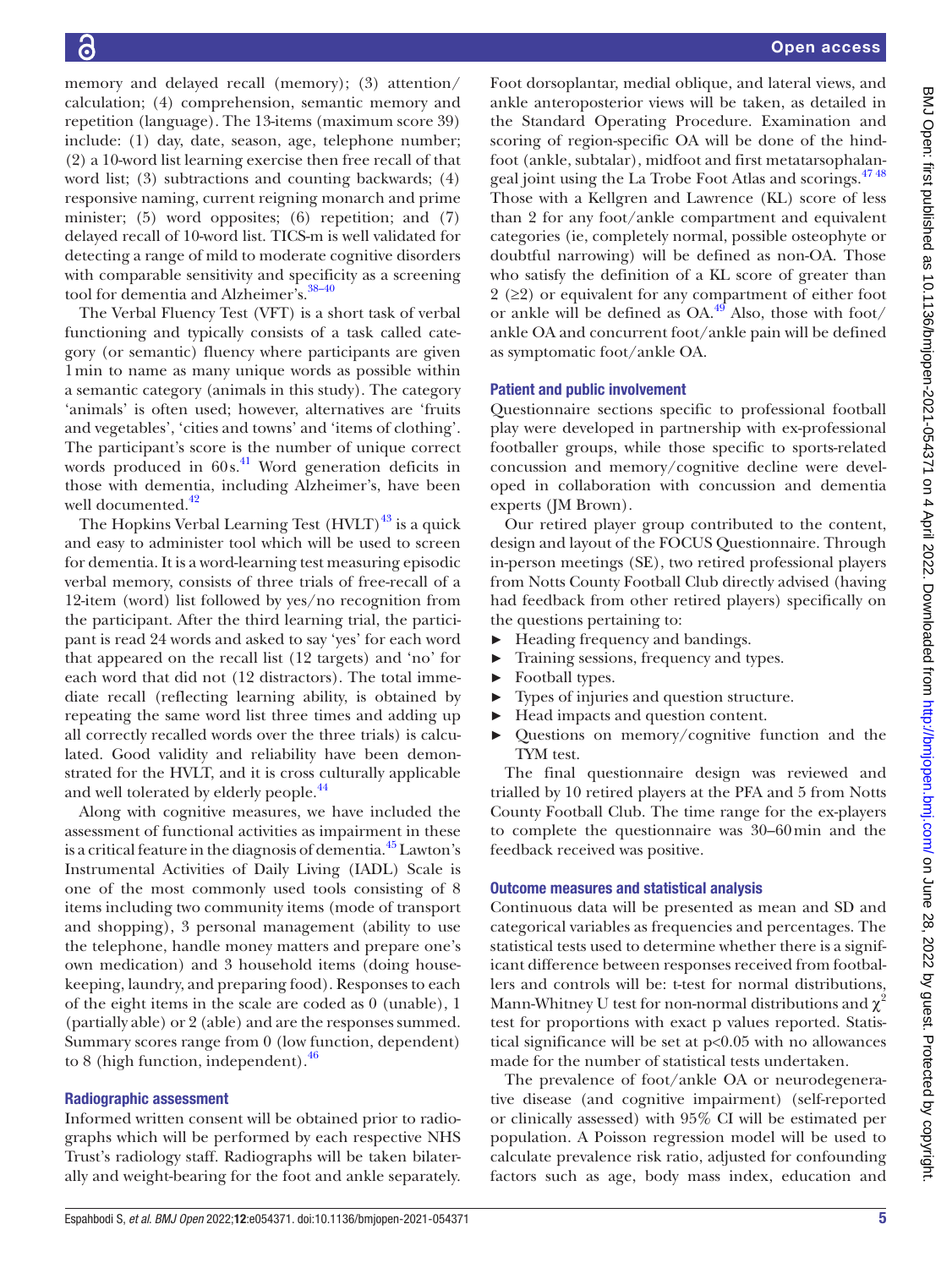socioecoomic status (using postcode as a proxy measure to determine the Index of Multiple Deprivation). Linear (for continuous outcome) and logistic (for dichotomous outcome) regression analyses will be used to determine risk factors related to the outcome of interests within footballers. The results of this study will follow the Strengthening the Reporting of Observational Studies in Epidemiology guidelines for the reporting of observational studies.<sup>5</sup>

#### Sample size calculation

We used a value of 14.3% prevalence for foot/ankle OA in the general population<sup>51</sup> and an OR of 2 (to be clinically meaningful) between retired footballers and general population. The sample size was calculated using the z test and a multiple logistic regression model with a correlation factor  $\mathbb{R}^2$  of 0.3 among multiple risk factors/covariates using G\*Power V.3.1.9.2.<sup>52</sup> Assuming footballers would have a greater risk of foot/ankle OA than controls (one tail), with power at 90% and significance at 0.05, 210 participants per group is required for foot/ankle OA outcome. We also calculated the sample size for neurodegenerative disease using the same method. According to 6.4% prevalence for neurodegenerative diseases in the general population, $53$  and 3.5 times more risk in the footballers reported recently in the FIELD study, $^{19}$  the sample size required is 113 per group for this outcome with power at 90% and significance at 0.05. We will therefore use the larger sample size 210 per group for this study. We will recruit at least 250 retired professional footballers and 250 general population control men with a 16% leeway to account for potential dropouts and attrition.

For the postal questionnaire, we will contact all available retired professional footballers (n=900) and an agematched sample of general population men (n=1100). Considering a 60% response rate based on our previous follow-up study,  $54$  we would expect 540 footballers and 720 control men to respond to the questionnaire. This will provide sufficient samples from both groups to recruit the subsample of at least 250 participants per group required for the clinical assessments to achieve 90% power.

# **DISCUSSION**

To the best of our knowledge, this is the largest comparative study aiming to examine the prevalence and associated risk factors of the two common conditions, foot/ ankle OA and neurodegenerative disease in retired professional footballers versus age and sex matched general population controls. The study is expected to confirm the recent findings from the FIELD study concerning the increased risk of neurodegenerative disease in professional football players, but will also provide new evidence on whether concussion, head injury, ball type, number of games, training, position of play are related to the increased risk of having this condition in later life. Unlike the FIELD study, this study will recruit participants who are still alive to measure

both severe disease phenotypes such as physician diagnosed dementia or Parkinson's as well as milder phenotypes such as mild cognitive impairment (MCI). Foot/ ankle pain and OA will also be measured and compared between the two populations, which will further characterise the distribution of OA and provide further evidence on the burden of foot/ankle OA in professional footballers over the general population controls following our previous study on knee  $OA<sup>22</sup>$  An advantage of this 2 in 1 study is that it may help to mitigate the selection bias, which often occurs in a single disease study where people with the study condition may be more likely (or less likely) to participate. Comorbidities/ multimorbidity such as cardiovascular diseases, diabetes, depression, chronic widespread pain, fibromyalgia and QoL will also be collected to compare the general health status between footballers and matched controls.

However, the study has several limitations. First, it is a cross-sectional study which can only confirm association but not causality. We have therefore planned to follow-up the two cohorts for incidence of the diseases in the future. This has been considered for knee OA and multimorbidity following our previous study in knee OA, and we will be able to follow-up the incidence of neurodegenerative disease/cognitive impairment and foot/ankle pain and OA as well in the future. Second, the study is not free from selection bias, for example, footballers will not be selected randomly from all clubs but from our previous dataset. The same is true for the control population from the East Midlands because of the convenience of assessment in our local hospital. In addition, we are unable to randomly select participants who would like to have radiographs but need to take account of the distance to travel to the assigned NHS radiography departments. Third, individuals who have developed marked cognitive and motor impairment may be unable or decline to respond to the questionnaire, leading to selection bias towards milder conditions. Last but not least, the COVID-19 pandemic has affected the project and protocols. We were unable to *conduct* face-to-face assessments of cognitive and motor function, or to obtain radiographs (Nottingham, Southampton, Salford, Leeds and Imperial College London). The project was temporarily halted following the national lockdown due to the COVID-19 pandemic in March 2020. Following management committee meetings and advice from the University of Nottingham governance/ Research Ethics Committee/Health Research Authority teams, it was decided to amend the original protocol from in-person assessments to telephone assessments in order to enable the study to begin. This approach was not possible for some of the neurocognitive assessments, and these were replaced with the TICS-m.<sup>[36 37](#page-7-18)</sup> The TICS-m uses questions from the Montral Cognitive Assessment (MOCA) and MMSE, with which it is highly correlated; it is a much shorter assessment and can be administered by telephone so is safer for all involved during the pandemic and lockdown. The VFT, HVLT and IADL<sup>41 43 45</sup> 46 were also retained as they can be administered by telephone;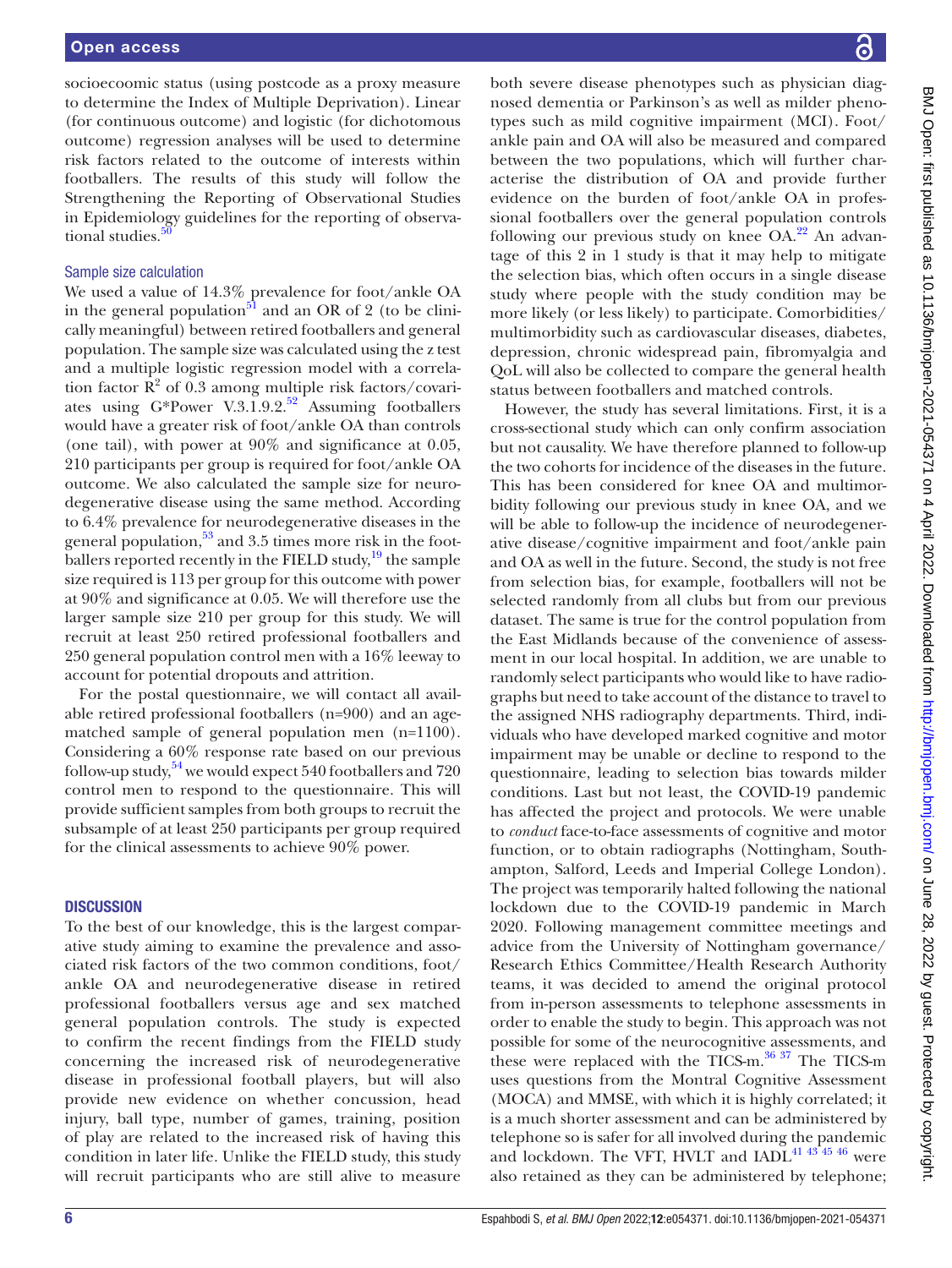however, the planned clinical neurological assessments (motor function) were removed.

Although the gold standard for testing cognitive function, and diagnosis of MCI and dementia is face-to-face assessment using a battery of standardised and validated cognitive tests,  $55$  these are not without their drawbacks.  $56$ TICS-m is the most frequently used telephone-based cognitive screening test in medium–large studies and epidemiological surveys. [55](#page-7-33) Key advantages include little evidence of ceiling and/or practice effects, and its better acceptance by participants who find the telephone interview less threatening than a face-to-face battery of cognitive tests in clinic.<sup>36</sup> Although hearing and communication may pose an issue for some, this can be mitigated by a skilled interviewer.<sup>36 57</sup> In contrast, the foot/ankle radiographs require NHS clinical radiology services; these have to be fully suspended until research activities within Hospital trusts are resumed.

In conclusion, we expect that the results of our study will establish prevalence of foot and ankle OA symptoms; radiographic prevalence of foot and ankle OA; and prevalence of cognitive impairment and neurodegenerative diseases in ex-professional footballers compared with general population controls. Thus, providing the muchneeded answers following on from recent evidence that professional footballers had a 3.5 times higher death rate from neurodegenerative diseases compared with population controls.<sup>19</sup> Given that football is played professionally and recreationally in over 200 countries by more than  $250$  million people,<sup>58</sup> robust evidence on mental and physical health and well-being in retired professional footballers are a vital first step in establishing risk profiles, which will assist in developing effective prevention strategies for mitigating against long-term health consequences.

#### ETHICS AND DISSEMINATION

All study aspects were approved by the East Midlands-Leicester Central Research Ethics Committee and HRA (REC ref: 19/EM/0354) on 23 January 2020. Study results will be submitted to the FA, versus Arthritis, regulatory authorities, and peer reviewed journals for publication and presented at national and international conferences. Study participants will be provided with any resulting publications at their request.

#### Author affiliations

<sup>1</sup> Academic Rheumatology, School of Medicine, University of Nottingham, Nottingham, UK

<sup>2</sup> Centre for Sport, Exercise and Osteoarthritis Versus Arthritis, University of Nottingham, Nottingham, UK

<sup>3</sup>Population Health Sciences, University of Bristol, Bristol, UK

4 NCSEM, School of Sport, Exercise and Health Sciences, Loughborough University, Loughborough, UK

<sup>5</sup>Sports Medicine, Nottingham University Hospitals NHS Trust, Nottingham, UK <sup>6</sup>Colin Fuller Consultancy Ltd, Loughborough, UK

 $7$ Centre for Urgent and Emergency Research, The University of Sheffield, Sheffield, UK

9 Neuroscience@Nottingham, University of Nottingham, Nottingham, UK

AcknowledgmentsWe are grateful to Mr Les Bradd and all other retired professional footballers who gave their time and expertise to contribute to this study, including those from Notts County Football Club, The PFA, especially Mr Richard Jobson, and all our PPI group. We also extend our gratitude to Dr Jerry M Brown for his helpful discussion and invaluable advice on the TYM test, and our collaborators Professors Cathy Bowen, and Terry O'Neill, and Drs Richard Wakefield, Mo Aslam, and Lucy Gates. We are indebted to Dr Charlotte Cowie for her guidance and support throughout the past few years. We wish to acknowledge the FA, the PFA, vs Arthritis, and the University of Nottingham for supporting this study, and King Abdulaziz University, Jeddah, Saudi Arabia for sponsoring AT's PhD programme. Finally, we are thankful to our participants both from the retired professional football players and those from the general population dwelling adults from the East-Midlands. Without their pertinent and persistent support over the past years, we would not be able to undertake this study especially during the COVID-19 pandemic/lockdown.

Contributors SE drafted, revised, finalised the manuscript, and implemented (conducted) the study and NHS Trust collaborating centres. SE developed and designed the FOCUS Footballer Questionnaire and data collection tools. GF, MD, WZ conceptualised the study. All authors were involved in the design and development of the study protocols. SE, AT, EH and WZ collected data. All authors reviewed the draft and approved the final manuscript. WZ is the guarantor for the project.

Funding This work is supported by grants from Versus Arthritis, grant number (21595) and The Football Association (FA), grant number (not applicable).

Competing interests CF provides consultancy services to the English Premier League.

Patient and public involvement Patients and/or the public were involved in the design, or conduct, or reporting, or dissemination plans of this research. Refer to the Methods section for further details.

Patient consent for publication Not applicable.

Provenance and peer review Not commissioned; externally peer reviewed.

Open access This is an open access article distributed in accordance with the Creative Commons Attribution 4.0 Unported (CC BY 4.0) license, which permits others to copy, redistribute, remix, transform and build upon this work for any purpose, provided the original work is properly cited, a link to the licence is given, and indication of whether changes were made. See: [https://creativecommons.org/](https://creativecommons.org/licenses/by/4.0/) [licenses/by/4.0/](https://creativecommons.org/licenses/by/4.0/).

#### ORCID iDs

Shima Espahbodi <http://orcid.org/0000-0001-6293-1562> Gwen Fernandes<http://orcid.org/0000-0003-0203-7053> Gordon Fuller<http://orcid.org/0000-0001-8532-3500>

#### <span id="page-6-0"></span>**REFERENCES**

- 1 Drawer S, Fuller CW. Propensity for osteoarthritis and lower limb joint pain in retired professional soccer players. *[Br J Sports Med](http://dx.doi.org/10.1136/bjsm.35.6.402)* 2001;35:402–8.
- <span id="page-6-1"></span>2 Hawkins RD, Fuller CW. A prospective epidemiological study of injuries in four English professional football clubs. *[Br J Sports Med](http://dx.doi.org/10.1136/bjsm.33.3.196)* 1999;33:196–203.
- 3 Ekstrand J, Hägglund M, Waldén M. Injury incidence and injury patterns in professional football: the UEFA injury study. *[Br J Sports](http://dx.doi.org/10.1136/bjsm.2009.060582)  [Med](http://dx.doi.org/10.1136/bjsm.2009.060582)* 2011;45:553–8.
- 4 López-Valenciano A, Ruiz-Pérez I, Garcia-Gómez A, *et al*. Epidemiology of injuries in professional football: a systematic review and meta-analysis. *[Br J Sports Med](http://dx.doi.org/10.1136/bjsports-2018-099577)* 2020;54:711–8.
- 5 Chomiak J, Junge A, Peterson L, *et al*. Severe injuries in football players. *[Am J Sports Med](http://dx.doi.org/10.1177/28.suppl_5.s-58)* 2000;28:58–68.
- 6 Waldén M, Hägglund M, Ekstrand J. Time-trends and circumstances surrounding ankle injuries in men's professional football: an 11-year follow-up of the UEFA champions League injury study. *[Br J Sports](http://dx.doi.org/10.1136/bjsports-2013-092223)  [Med](http://dx.doi.org/10.1136/bjsports-2013-092223)* 2013;47:748–53.
- <span id="page-6-2"></span>7 Jain N, Murray D, Kemp S, *et al*. Frequency and trends in foot and ankle injuries within an English premier League football Club using a new impact factor of injury to identify a focus for injury prevention. *[Foot Ankle Surg](http://dx.doi.org/10.1016/j.fas.2014.05.004)* 2014;20:237–40.
- 8 Kuijt M-TK, Inklaar H, Gouttebarge V, *et al*. Knee and ankle osteoarthritis in former elite soccer players: a systematic review of the recent literature. *[J Sci Med Sport](http://dx.doi.org/10.1016/j.jsams.2012.02.008)* 2012;15:480–7.
- <span id="page-6-3"></span>9 Gouttebarge V, Aoki H, Kerkhoffs GMMJ. Lower extremity osteoarthritis is associated with lower health-related quality

<sup>&</sup>lt;sup>8</sup>Psychology, University of Nottingham, Nottingham, UK